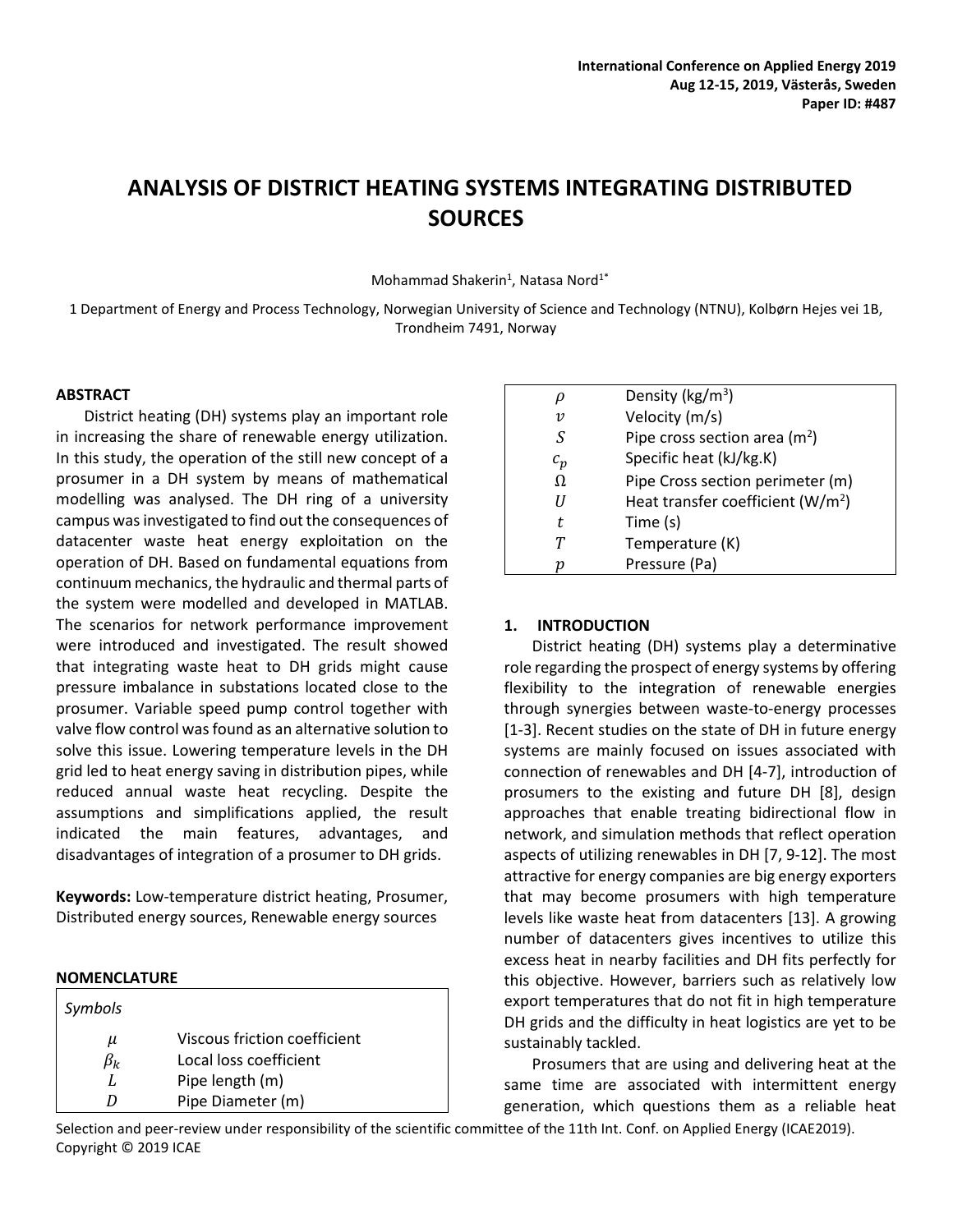provider. Temperature oscillations in the network could take place and change in differential pressure is inevitable [9, 10]. Transition to renewable energy society requires an in-depth understanding of the effect of prosumers on pressure and temperature levels at each point of a DH network. This study aimed to understand the impacts of the introduction of prosumers in the DH system. As a case study, the existing DH ring at a university campus in Trondheim, Norway, was modelled in detail in order to analyze the technical parameters in presence of a heat exporting datacenter as distributed auxiliary heat producer.

#### **2. THEORY AND METHODS**

The operation of DH as a complex thermo-fluid interacting system may be analyzed once the state properties are properly found in each pipe-section of the network. Hypothesizes from continuum mechanics allows developing mathematical models for treating isothermal and non-isothermal properties of the system via momentum, continuity, and energy equations [12]. Graph theory [12, 14] mathematically expresses the interconnection of nodes (junctions) and branches (pipesections) of a DH system by means of an incidence matrix and enables the definition of pressure and temperature at each node while defining fluid velocities through each branch.

## *2.1 Fluid dynamic model*

One dimensional steady state momentum equation for  $j<sup>th</sup>$  branch of pipe section between two junctions and mass conservation at  $i^{th}$  the junction was derived as:

$$
(p_{out} - p_{in}) = -\frac{1}{2} \mu \frac{L}{D} \rho(v)^{2}
$$

$$
-\frac{1}{2} \sum_{k} \beta_{k} \rho(v)^{2} + \Delta p_{PUMP}
$$

$$
\sum_{j} \rho_{j} v_{j} S_{j} + G_{ext} = 0
$$
(2)

 $G_{ext}$  is mass the flow rate that is either ejected or injected through the node. Hydraulic losses were accounted as Darcy Weisbach notion of pipe-flow resistance and local losses at junctions. Due to the dependency of hydraulic losses to velocity, the nonlinear momentum equation is not analytically solvable. Semi-Implicit Method for Pressure-Linked Equations (SIMPLE) was chosen as a commonly used iterative solution method for treating nonlinear Navier-Stokes equations with an acceptable degree of accuracy [12, 15, 16].

## *2.2 Thermal model*

One dimensional energy conservation low when neglecting conduction heat transfer around  $i^{th}$ junction including half of each connecting branch may be written as:

$$
\frac{\left(\rho_j c_{p,i} T_i\right)^t - \left(\rho_j c_{p,i} T_i\right)^{t-\Delta t}}{\Delta t} \left(\sum_j \frac{S_j L_j}{2}\right)
$$
\n
$$
+ \sum_j \rho_j^t v_j^t S_j^t T_j^t c_{p,j}^t = - \sum_j \frac{L_j}{2} \Omega_j U_j \left(T_i^t - T_{\text{Sur}}\right)
$$
\n(3)

The energy equation is discretized in time by Euler backward method.  $T_i$  is the temperature at the boundary of control volume surrounding node. An upwind scheme translates the temperatures at the boundary to the node in upstream. Heat transfer to surrounding through the walls is perpendicular to the assumed direction. Therefore, the heat exchange was considered as a volumetric sink term.

Sub-models of pumps, heat users, and a prosumer substation were developed and integrated into the main model and developed in MATLAB. The main parameters this study aimed to analyze were the temperature and pressure levels in each junction and mass flow rates in each pipe section of the selected network.

#### **3. CASE STUDY**

The DH ring at the university campus shown in [Fig 1](#page-1-0) supplied heating to 24 buildings from the main DH of Trondheim, while a datacenter facility as a prosumer building exports heating to the return line of the university DH ring.



Fig 1 Layout Gløshaugen campus DH

<span id="page-1-0"></span>This prosumer connection was made because of the high supply temperature that was used in the main DH. For investigating the possible solutions of integrating waste heat, the existing interface configuration, return to return (R2R), was tested against an alternative setup called return to supply (R2S).

Real performance data of the heat pump in the prosumer substation revealed the increase in the compressor electricity use when the return temperature of the DH ring increased while the cooling load of the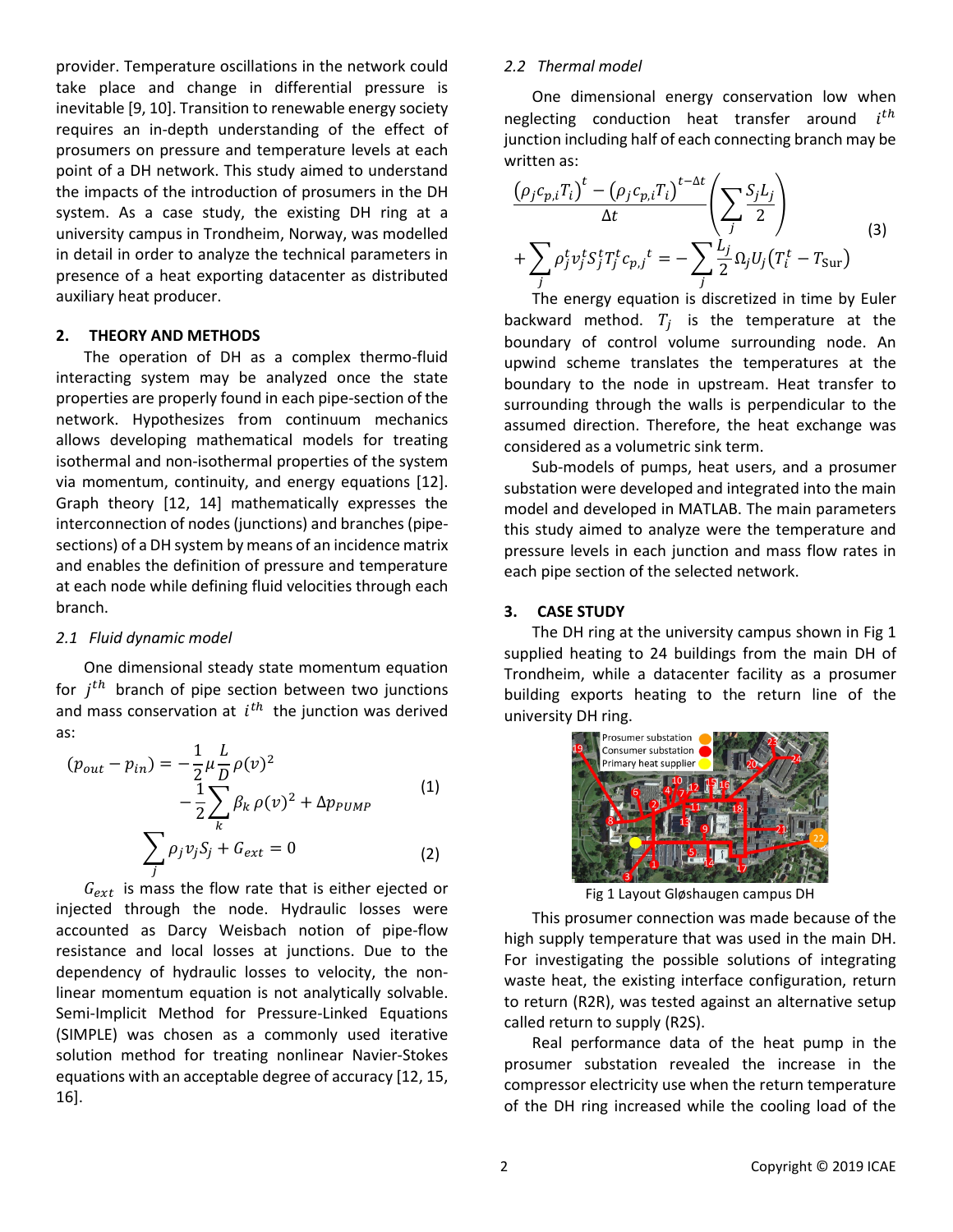datacenter slightly decreased. The compressor power of the heat pump was defined as a function of the return temperature in the DH ring at the campus. The amount of the recovered heat from the waste heat source was the sum of cooling load and compressor power.

In this study, three assumptions were made about the use of waste heat and they are summarized i[n Table](#page-2-0)  [1.](#page-2-0) Cooling process in the datacenter made the waste heat almost always available at a constant level during the year with an average rate of 1 MW for each 600 kW cooling load.

<span id="page-2-0"></span>Table 1 Mass flow rate share of reheating water

|        | (kg/s) | (%)              |                  |
|--------|--------|------------------|------------------|
|        |        | R <sub>2</sub> R | R <sub>2</sub> S |
| Case 1 | 10.2   | 9.5              | 10.5             |
| Case 2 | 12.7   | 11.8             | 13.4             |
| Case 3 | 15.5   | 14 4             | 16.9             |

In the current DH ring, see Fig 1, only one circulation pump operated with constant speed to circulate the water. The head of the circulation pump was adjusted in order to meet the pressure requirements of the building substations. The substations included a heat exchanger and a flow control valve with pressure drops proportional to the square of mass flow rate and variable valve capacity adjusted by the opening position of the valve. To ensure the performance of the heat exchangers at the building substations, the minimum pressure drop required at the furthermost substation was set to 0.7 bar. The *differential pressure control scenario (PC)* tried to maintain a constant pressure level of 3 bar between the supply and the return line using variable speed control. A sensor at the farthest consumer substation uses the inputs of pressure supplied from the pump, pressure drop within the supply line and pressure of supplied waste heat in order to adjusts the valve opening position for the desired hydraulic balance.

The *outdoor temperature compensation scenario (OTC)* controlled the DH supply temperature based on the outdoor temperature. According to the university energy monitoring platform, the supply temperature was suggested as a linear function of the outdoor temperature ranging from 90°C to 55°C.

# **4. RESULT AND DISCUSSION**

[Fig 2](#page-2-1) shows that the minimum pressure drop in a consumer substation near waste heat source dropped below the limit of 0.7 bar during certain hours of the year for the reference scenario with the R2R connection. This failure occurred more frequently when waste heat

injection increased and during the months with low heating demand. This happened due to the lower flow rate in the network that made the pressure from datacenter to disturb the hydraulic balance of nearby buildings. This problem was avoided with the PC scenario and did not appear in the R2S connection. In PC scenario the DH network experienced lower pressure levels, while the adverse effect of the pressure from waste heat source on its nearby substations was less observed. The R2S connection helped to increase the supply pressure, while not compromising the hydraulic requirements of



<span id="page-2-1"></span>Annual energy performance of the prosumer in [Fig 3](#page-3-0) shows higher heat production for the reference scenario with constant supply temperature comparing to the OTC. Increased amount of the waste heat source in both scenarios contributed to higher annual heat share from the waste heat source. Thermal energy losses in [Fig 4](#page-3-1) were found lower when the share of waste heat was increased and when the OTC was adopted. The R2S connection showed better results for limiting heat losses of the DH grid.

Annual energy use of the compressor of the heat pump and the circulation pump in the DH grid is shown in [Fig 5](#page-3-2) and [Fig 6.](#page-3-3) In the OTC scenario temperature levels were lower and therefore the compressor in the heat pump system worked with lower pressure ratio. Higher waste heat production in the reference scenario was accompanied by higher compressor electricity use.

In the R2S connection for Case1 to Case3, the dependency of heat supply on the waste heat source gradually increased and therefore the circulation pump required relatively less input power. However, the R2R connection was not affected by a change in the operation of the waste heat source. Adopting the PC scenario for the circulation pump control considerably prevented excessive energy use of the circulation pump by reducing the supply pressure levels while the variable capacity flow control valve damped the waste heat overpressure.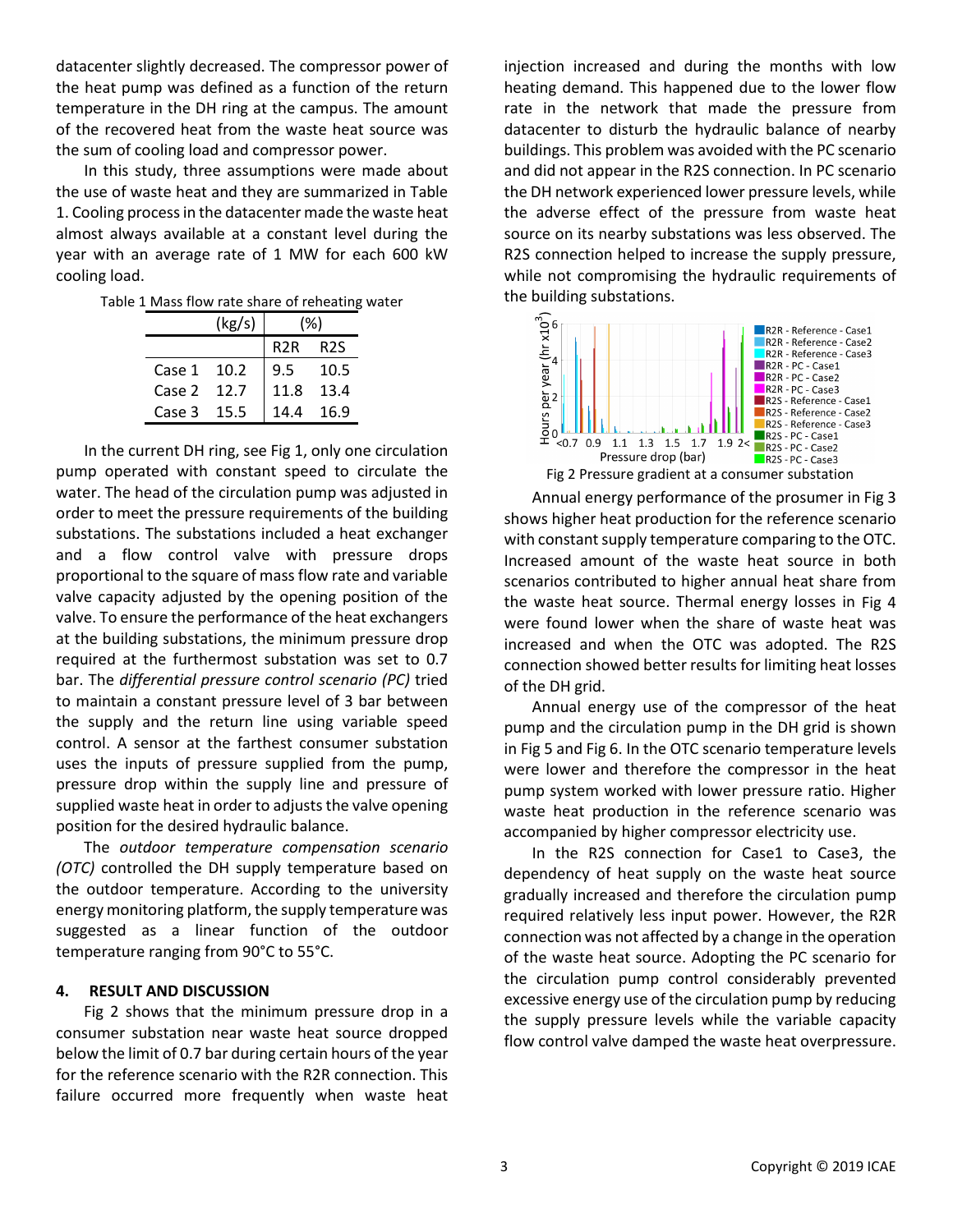<span id="page-3-1"></span><span id="page-3-0"></span>

# <span id="page-3-3"></span><span id="page-3-2"></span>**5. CONCLUSIONS**

The study identified that recycling heat from the local heat prosumer had both advantages and limitations. The prosumer as a secondary energy source produced its own pressure cone in the system. It had a negative effect on differential pressure of the nearby customer substation and scaled up when the share of recycled waste heat to the DH system increased. Adopting the variable speed control for the pumping system together with valve control in consumer substations resulted in energy saving. Further, it helped to control pressure cones of the prosumer, specifically when heat demand of the network was low and effect of the prosumer was more significant in nearby nodes.

For the OTC scenario, it was found that the reduction in both distribution thermal losses and the heat pump energy use were the most important economic advantages. However, lower temperature levels resulted in less waste heat recovery. A higher share of circulating water in the datacenter substation caused a reduction of water temperature introduced by the waste heat source.

## **ACKNOWLEDGEMENT**

The authors gratefully acknowledge the support from the Research Council of Norway through the research project Understanding behavior of district heating systems integrating distributed sources under FRIPRO/FRINATEK program.

# **REFERENCE**

[1] Union I. Communication from the Commission to the European Parliament, the Council, the European Economic and Social Committee and the Committee of the Regions: Bryssel, 2014.

[2] Lund H, Möller B, Mathiesen BV, Dyrelund A. The role of district heating in future renewable energy systems. Energy. 2010;35(3):1381-90.

[3] Lund H, Østergaard PA, Connolly D, Mathiesen BV. Smart energy and smart energy systems. Energy. 2017;137:556-65.

[4] Nord N, Schmidt D, Kallert A, Svendsen S. Improved Interfaces for Enabeling Integration of Low Temperature and Distributed Heat Sources– Requirements and Examples. 2016.

[5] Mathiesen BV, Lund H, Connolly D, Wenzel H, Østergaard PA, Möller B, et al. Smart Energy Systems for coherent 100% renewable energy and transport solutions. Applied Energy. 2015;145:139-54.

[6] Averfalk H, Werner S. Essential improvements in future district heating systems. Energy Procedia. 2017;116:217-25.

[7] Duquette J, Rowe A, Wild P. Thermal performance of a steady state physical pipe model for simulating district heating grids with variable flow. Applied energy. 2016;178:383-93.

[8] Lund H, Werner S, Wiltshire R, Svendsen S, Thorsen JE, Hvelplund F, et al. 4th Generation District Heating (4GDH): Integrating smart thermal grids into future sustainable energy systems. Energy. 2014;68:1-11. [9] Ancona M, Branchini L, De Pascale A, Melino F. Smart District Heating: Distributed Generation Systems' Effects on the Network. Energy Procedia. 2015;75:1208- 13.

[10] Brand L, Calvén A, Englund J, Landersjö H, Lauenburg P. Smart district heating networks–A